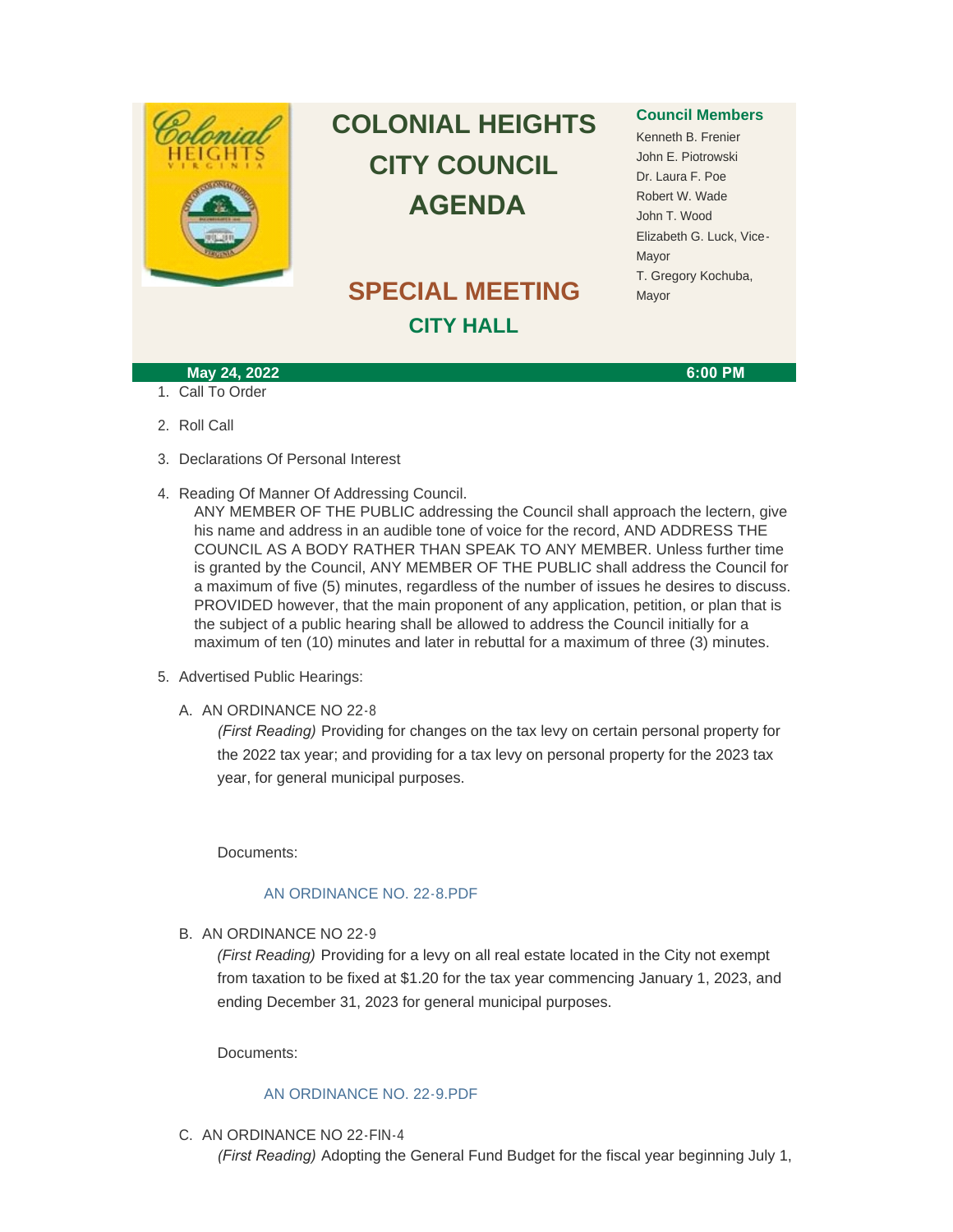2022, and ending June 30, 2023, and appropriating the estimated yearly revenues for the objects and purposes stated herein.

Documents:

#### [AN ORDINANCE NO. 22-FIN-4.PDF](http://www.colonialheightsva.gov/AgendaCenter/ViewFile/Item/5687?fileID=8599)

D. AN ORDINANCE NO 22-FIN-6

*(First Reading)* Adopting the budgets for various funds for the fiscal year beginning July 1, 2022, and ending June 30, 2023, and appropriating the estimated revenues for the year for the principal purposes stated.

Documents:

#### [AN ORDINANCE NO. 22-FIN-6.PDF](http://www.colonialheightsva.gov/AgendaCenter/ViewFile/Item/5690?fileID=8598)

E. Public Hearing On The Proposed FY2022-2023 City Of Colonial Heights Annual Operating Budget

Documents:

[EX SUMMARY FY22-23 PROPOSED BUDGET.PDF](http://www.colonialheightsva.gov/AgendaCenter/ViewFile/Item/5693?fileID=8601) [PROPOSED FY22-23 BUDGET BOOK - AS AMENDED - MAY 19, 2022.PDF](http://www.colonialheightsva.gov/AgendaCenter/ViewFile/Item/5693?fileID=8605) [PROPOSED BUDGET PRESENTATION FY23 - MAY 10TH REGULAR](http://www.colonialheightsva.gov/AgendaCenter/ViewFile/Item/5693?fileID=8603)  MEETING.PDF [PROPOSED BUDGET PRESENTATION FY23 -](http://www.colonialheightsva.gov/AgendaCenter/ViewFile/Item/5693?fileID=8604) MAY 17TH WORK SESSION.PDF NOTICE OF PUBLIC HEARING- [PROPOSED 2022-23 ANNUAL OPERATING](http://www.colonialheightsva.gov/AgendaCenter/ViewFile/Item/5693?fileID=8602)  **BUDGET PDF** 

- 6. A Work Session On The Following Items:
	- A. AN ORDINANCE NO 22-5

*(Second Reading)* To amend §§ 273-37 and 273-41 of Chapter 273, Vehicles and Traffic, of the Colonial Heights City Code to increase the minimum citation amount and minimum fine for illegally parking in a handicapped parking space from \$100 to \$250.

Documents:

[EX SUMMARY ORDINANCE 22-5.PDF](http://www.colonialheightsva.gov/AgendaCenter/ViewFile/Item/5695?fileID=8596) [AN ORDINANCE NO 22-5.PDF](http://www.colonialheightsva.gov/AgendaCenter/ViewFile/Item/5695?fileID=8593)

B. AN ORDINANCE NO 22-7

*(Second Reading)* Amending § 286-506.04 of Chapter 286, Zoning, of the Colonial Heights City Code, to eliminate a conflict in the fee listed for preliminary site plans and clarify that such fee is \$500.

Documents:

[EX SUMMARY ORDINANCE 22-07.PDF](http://www.colonialheightsva.gov/AgendaCenter/ViewFile/Item/5694?fileID=8597) [PC RESOLUTION 22-05.PDF](http://www.colonialheightsva.gov/AgendaCenter/ViewFile/Item/5694?fileID=8590) [SLIDE ORD 22-07 SITE PLAN FEE.PDF](http://www.colonialheightsva.gov/AgendaCenter/ViewFile/Item/5694?fileID=8591) [AN ORDINANCE NO 22-7.PDF](http://www.colonialheightsva.gov/AgendaCenter/ViewFile/Item/5694?fileID=8587)